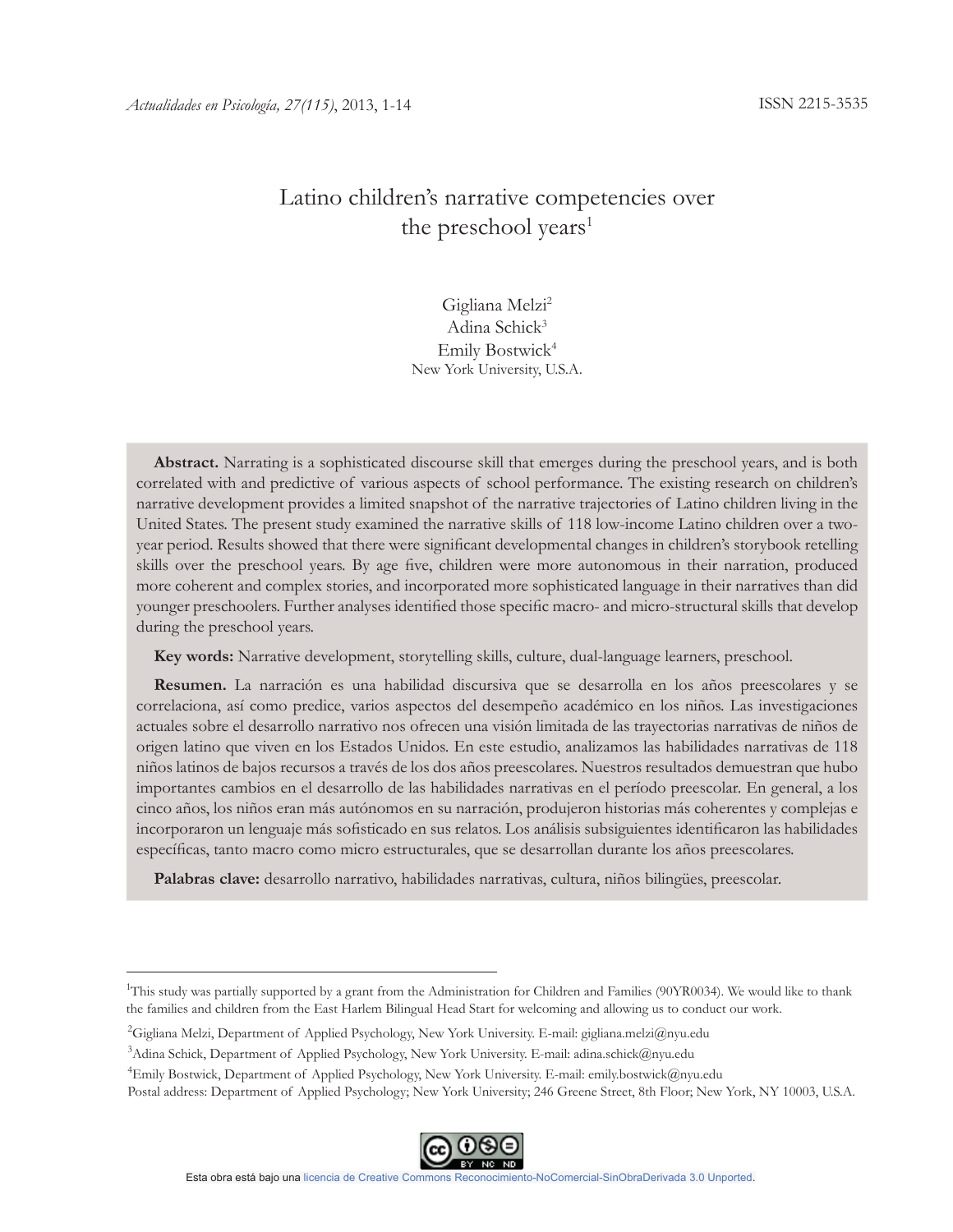# Introduction

Across most cultural groups, storytelling serves as a critical means of preserving and transmitting cultural ideologies and practices across generations. As such, narratives are a form of oral discourse that characterizes and facilitates culturally determined ways of communicating lived or imagined events to others (Bruner, 1986). More specifically, narratives are linguistic tools that represent past ideas and actions in memory, structure and evaluate present experiences, and help people make sense of the world around them. Through the sharing of narratives, social and emotional bonds are created and maintained (Fivush & Nelson, 2006; Nelson, 1993; Wang & Fivush, 2005; Welch-Ross, 1995), and children develop an understanding of the human mind and behavior (Charman & Shmueli-Goetz, 1998; Fivush, 1993; Nelson, 1996). At the same time, narratives lay the foundation for literacy acquisition (Dickinson & Smith, 1994; Snow, Tabors, & Dickinson, 2001), as well as being important for children's future recall, planning, and overall memory skills (Jack, MacDonald, Reese & Hayne, 2009; Rudek & Haden, 2005). Thus, narratives are critical for the transmission of cultural norms and beliefs, as well as for the development of both socio-cognitive and emergent literacy skills.

Yet, to date, the research on the developmental trajectory of children's narrative skills in the United States has focused almost exclusively on English-speaking children from middle-income families. As a result, little is known about the narrative development of first and second generation immigrant children, including those from Latino families. Given that one in four preschoolers in the United States is of Latino heritage and that narrative competency is so

critical for children's school attainment, the current study sought to address this gap by exploring the development of narrative skills among low-income Spanish- and Englishspeaking Latino children in the United States.

# *Narrative Development: A Focus on Narrative Structure*

Contemporary research on the structure of oral narratives has, perhaps, been influenced most by the seminal work of Labov and Waletzky (1967), who posited that narratives serve two main functions: referential and evaluative. Narratives are referential, in that they are descriptive in the retelling of an experience in a temporally linked manner, but, at the same time, are evaluative in nature, placing judgments on an experience or relating why events that unfolded are meaningful and worth retelling (Labov & Waletzky, 1967). Labov (1972) further postulated that narratives are characteristically structured around a "high point," and that inherent in a complete narrative is a six-part structure. Typically, stories contain an abstract (which indicates what the story is about), an orientation (which provides the "who," "what," and "where"), a complicating action (what happened first, what happened next), an evaluation, a resolution, and a coda (which bridges the narrative back to the present).

Although Labov's work focused on oral stories told by adults, it has served as the foundation for the structural analysis of stories told by children (see Peterson & McCabe, 1983). Describing for the first time the developmental progression of narrative structure and organization among children, Peterson and McCabe (1983) utilized high-point analysis to describe the classic narrative as a series of events that build up to a climax (or high point) and ultimately come to a resolution. Integral to a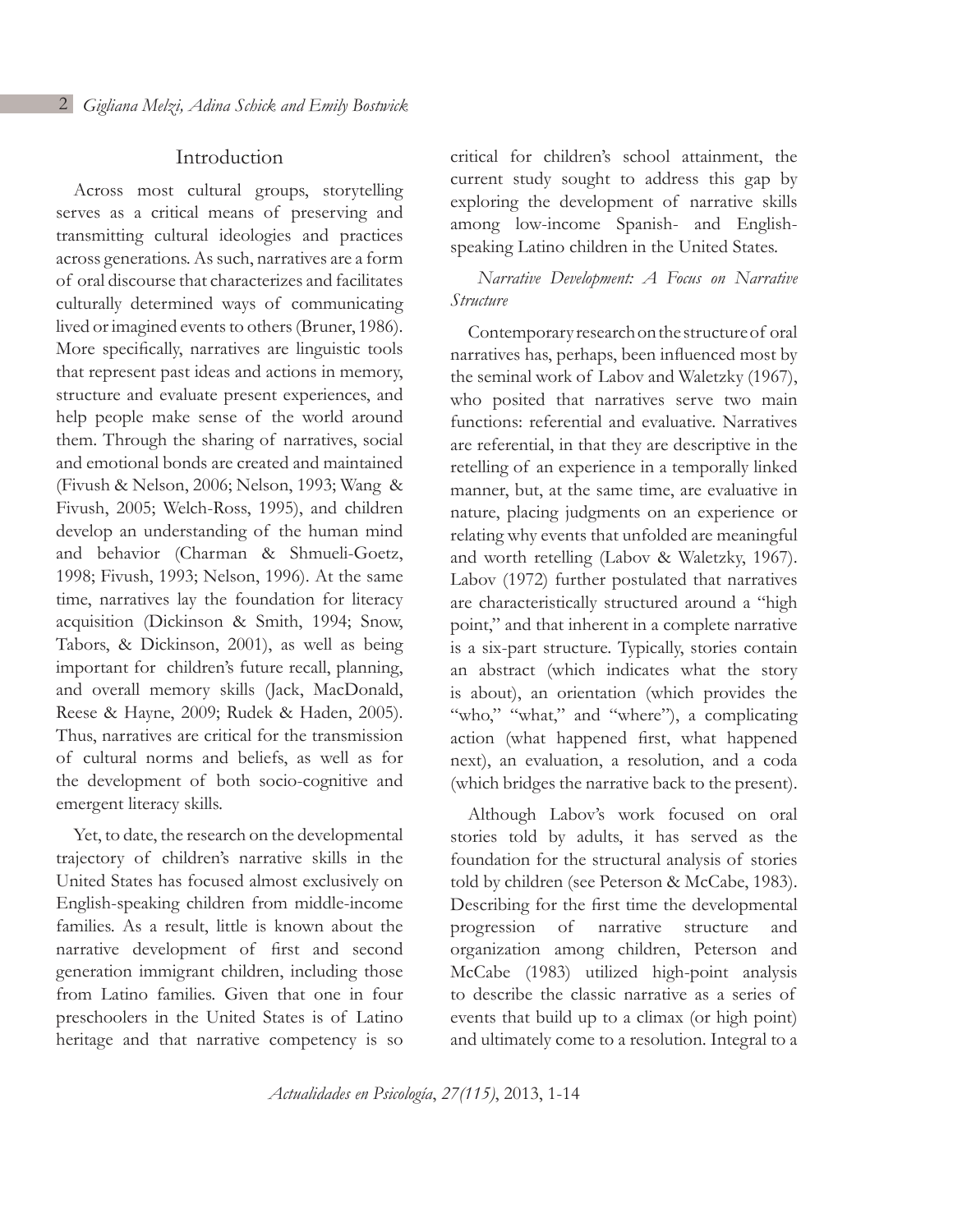cohesive narrative is the inclusion of referential and evaluative information, including orienting details to provide context, rich descriptions, and subjective information. Through their study of the oral narratives shared by over 1000 children, Peterson and McCabe (1983) highlighted agerelated differences in the structural patterns of the stories told by children, with very young children telling stories that were temporally disorganized or impoverished (i.e., devoid of important information), and older children telling stories that were more coherent, cohesive, and fully structured (Peterson & McCabe, 1983).

Specifically, their findings demonstrated that without adult scaffolding, the oral narratives shared by children younger than the age of four tend to be disorganized, with children using a leap-frog style that lacks orienting information and a logical order. Over the course of the preschool years, children become more adept at organizing their narratives chronologically and include key referential information. By the time they turn six, children have the necessary skills to tell classic narratives, incorporating referential and evaluative information as they build up to a high-point and then come to a full resolution (Peterson & McCabe, 1983). A similar developmental pattern has been found in the structure of children's retelling of wordless picture books, with young children's stories lacking an overall structure or cohesion, making their stories difficult to follow. In their retellings, young children tend to personalize the events depicted, as well as require explicit prompting from the interlocutor to narrate. By age five, however, children's wordless book retellings are far more organized and complete, and, in turn, are more intelligible. Yet, their stories are typically descriptions of events, and it is not until the school years that children begin to include

explicit causal relations in their book sharings (Berman & Slobin, 1994).

In addition to exploring the macrostructure of children's narratives, researchers have also examined developmental changes in the microstructures of the stories children share, with a particular focus on their inclusion of two elements that are critical for the creation of a cohesive story: causal connectives and temporality. As one example, children younger than the age of five tend to switch back and forth between tenses as they engage in storytelling interactions. Because verb tense is integral for the temporal anchoring of a story, narratives shared by very young children typically lack cohesiveness and coherence (Berman & Slobin, 1994). By contrast, already in the preschool years children are including basic connectives, such as "then," "because," "but," and "so," to achieve narrative coherence (Berman & Slobin, 1994). With age, however, children begin to demonstrate increased sophistication in their use of connectives and incorporate a wider variety of temporal markers in their narratives to link their ideas sequentially (Berman &Slobin, 1994; Hudson & Shapiro, 1991; Peterson & McCabe, 1991). Taken together, then, there appears to be a clear developmental progression in both the macrostructure and the microstructure of the stories children share, with the greatest growth occurring during the preschool years.

### *Variations in Children's Narrative Structure*

As is the case with most developmental skills, however, there are variations in the structural patterns of children's narratives. For example, although past research has suggested that basic narrative structure is somewhat universal (Mandler, Scribner, Cole, & DeForest, 1980), there are consistent differences in the overall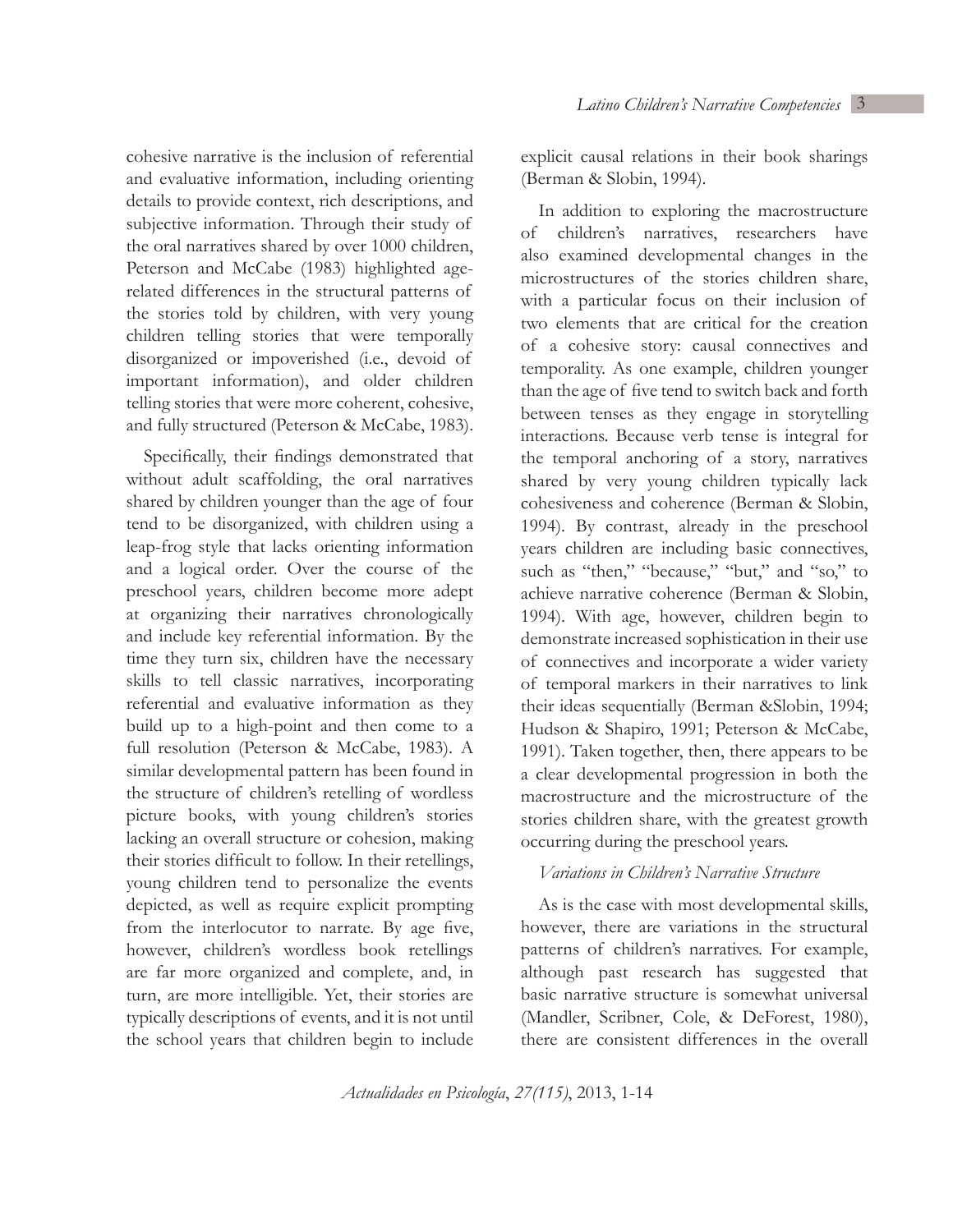macrostructure of the narratives shared by children from diverse cultural backgrounds. Children from East Asian backgrounds (e.g., Chinese, Japanese, Korean), for instance, share shorter narratives about their personal experiences than do children from European American families (Han et al., 1998; Minami & McCabe, 1991). The oral stories shared by children in Japan are especially succinct, typically including a few isolated events across three verses, in contrast to European American children, whose oral stories tend to be centered around one main experience (Minami & McCabe, 1991). Although African American children do tell "classic narratives" (Champion, 1998), they also tend to share long and elaborated narratives that contain several thematically-linked episodes (Michaels, 1991). These structural variations are critical, as they suggest that although children become more competent narrators with time, different cultural communities might have varying ideas about what constitutes a coherent and complete story (McCabe, 1995; McCabe & Bliss, 2003).

Narrative construction is also influenced by the structure of the language children speak (see Berman & Slobin, 1994, for a comprehensive review). Different languages offer distinct linguistic resources for constructing wellorganized narratives. For example, languages vary in the amount of verb tenses available to the narrator, as well as the number of ways to mark aspect. Similarly, the number and variety of adjective and adverbs available to narrators differ by language. These linguistic variations will, in turn, impact both the structure and content of children's narratives (Berman & Slobin, 1994; Gutiérrez-Clellen, 2002; Minami, 2008).

Given these cultural and linguistic variations, it is surprising that relatively few studies have sought to document the development of Latino children's narrative skills. Most of the research available on preschool-aged children's narratives either uses narratives as a discrete outcome representing their language or literacy skills (e.g., Caspe, 2009), investigates narrative development in the context of children's conversations with their primary caregivers (e.g., Melzi, Schick, & Kennedy, 2011), or compares Latino children's narrative skills in Spanish and English (e.g., Fiestas & Peña, 2004). The research that focuses exclusively on the developmental trajectory of Latino children's narratives has, for the most part, explored early narrative skills during toddlerhood (e.g., Uccelli, 2009) or in the school years (e.g., McCabe & Bliss, 2005; Uccelli & Paéz, 2007; Shiro, 2003). To date, and to our knowledge, only one study (i.e., Muñoz, Gillam, Peña, & Gulley-Faehle, 2003) has specifically sought to explore the developmental progression of the narratives shared by typically-developing U.S. Latino children during the preschool years, a period marked by substantial growth in the macro- and microstructure of stories shared. Findings of that study suggest that 5-year-old, low-income Latino Head Start children in the United States demonstrate greater syntactic skills and make fewer grammatical errors, as compared to their 4-year-old peers. In addition, 5-year-olds' stories have a more sophisticated story structure, and are more complex and complete, than are stories told by 4-year-olds (Muñoz et al., 2003).

As is evident from this brief review, the preschool years are critical for the development of children's narrative skills, in particular macroand microstructural skills. Moreover, research suggests that there are culture and language-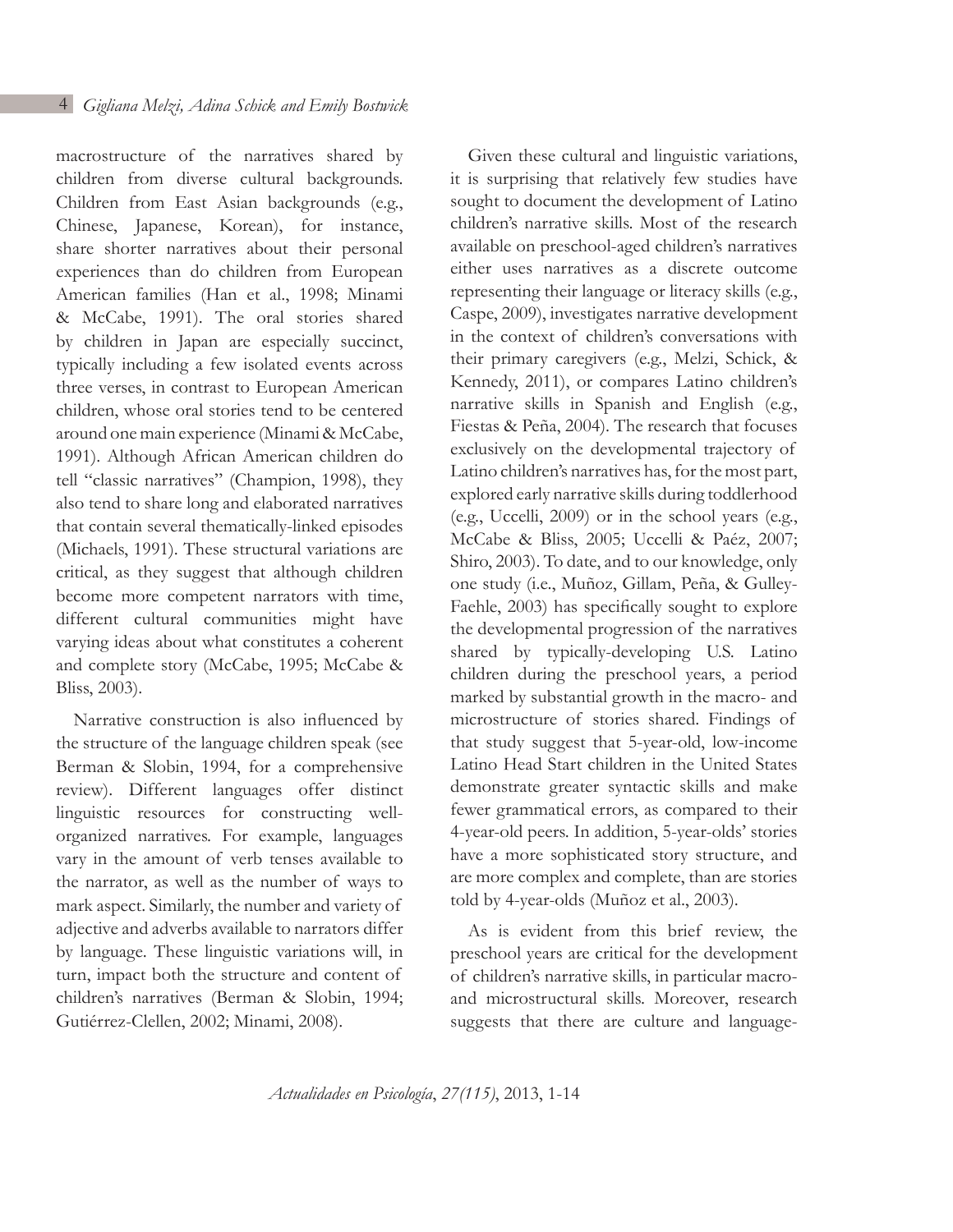based variations in the ways in which the children organize their narratives. However, two main gaps remain in our current state of knowledge. First, there is a lack of descriptive work that follows children over time, especially those who are non-English speakers, as a way, to investigate what specific skills develop during the preschool years. And second, there is almost no research on the structural development of the narratives told by low-income dual-language Latino preschoolers, despite their growing numbers in the U.S. The present study attempts to redress these gaps in our knowledge by describing the structural elements of the narratives shared by Latino low-income preschool age children, both cross-sectionally and longitudinally.

#### Method

### *Participants*

Data for this investigation were drawn from a larger study about home and school influences on children's school readiness skills (Schick, 2012) that spanned across two years. Participants were recruited from a Spanish-English bilingual Head Start center in New York City. This center serves low-income children, ages three to five years old, approximately 90% of whom are of Latino origin. At the time of data collection, the center had twelve classrooms, six full-day and six halfday classrooms. Each classroom had at least one Latino lead or assistant teacher who was either Spanish dominant or a bilingual Spanish-English speaker. One hundred and eighteen children of Latino origin participated in the first year of the study. Of these children, 76 graduated at the end of the school year, two moved out of state, and 40 remained in the school for a second year of Head Start. All 40 of these children and their families agreed to participate in the second year of the study. However, one participant left the

study during the data collection phase due to family relocation, yielding a total of 39 children who participate in Year 2.

The 118 children who participated in the first year of the study ranged in age from three to five years  $(M = 53.75$  months,  $SD = 5.94$ ). Fifty-four percent of these children were female. Within the home,  $58\%$  ( $n = 68$ ) of the children's families spoke predominantly Spanish, 23% (*n* = 27) spoke both Spanish and English,  $3\%$  ( $n = 4$ ) spoke Spanish and an indigenous language (i.e., Mixtec), and  $16\%$  ( $n = 19$ ) spoke predominantly English. At the Head Start center, approximately 48% of the children ( $n = 57$ ) were enrolled in half-day classrooms, and  $52\%$  ( $n = 61$ ) were enrolled in full-day classrooms. All children were identified by their caregivers as Latino.

Primary caregivers ranged in age from 20 to 60 years old (*M* = 29.81, *SD* = 7.48) and had immigrated to the United States at approximately twenty years of age  $(SD = 6.94)$ . Approximately 54% ( $n = 64$ ) of caregivers were born in Mexico, 27% (*n* = 32) were born in the United States, and 19% ( $n = 22$ ) were born in a Central or South American country. About 10% of the caregivers  $(n = 12)$  had no formal education, 24%  $(n = 28)$ had completed less than high school,  $39\%$  ( $n =$ 46) had completed high school or the equivalent, and  $27\%$  ( $n = 32$ ) had attained more than a high school level of education. Finally, close to 30% (*n* = 35) of caregivers were employed fulltime,  $23\%$  ( $n = 27$ ) had part-time employment outside of the home, and  $48\%$  ( $n = 56$ ) were not employed outside of the home.

The 39 children who participated in the second year of the study included all children who participated in the first year and remained in Head Start the second year. These children were between 3;6 and 4;6 in the first year of the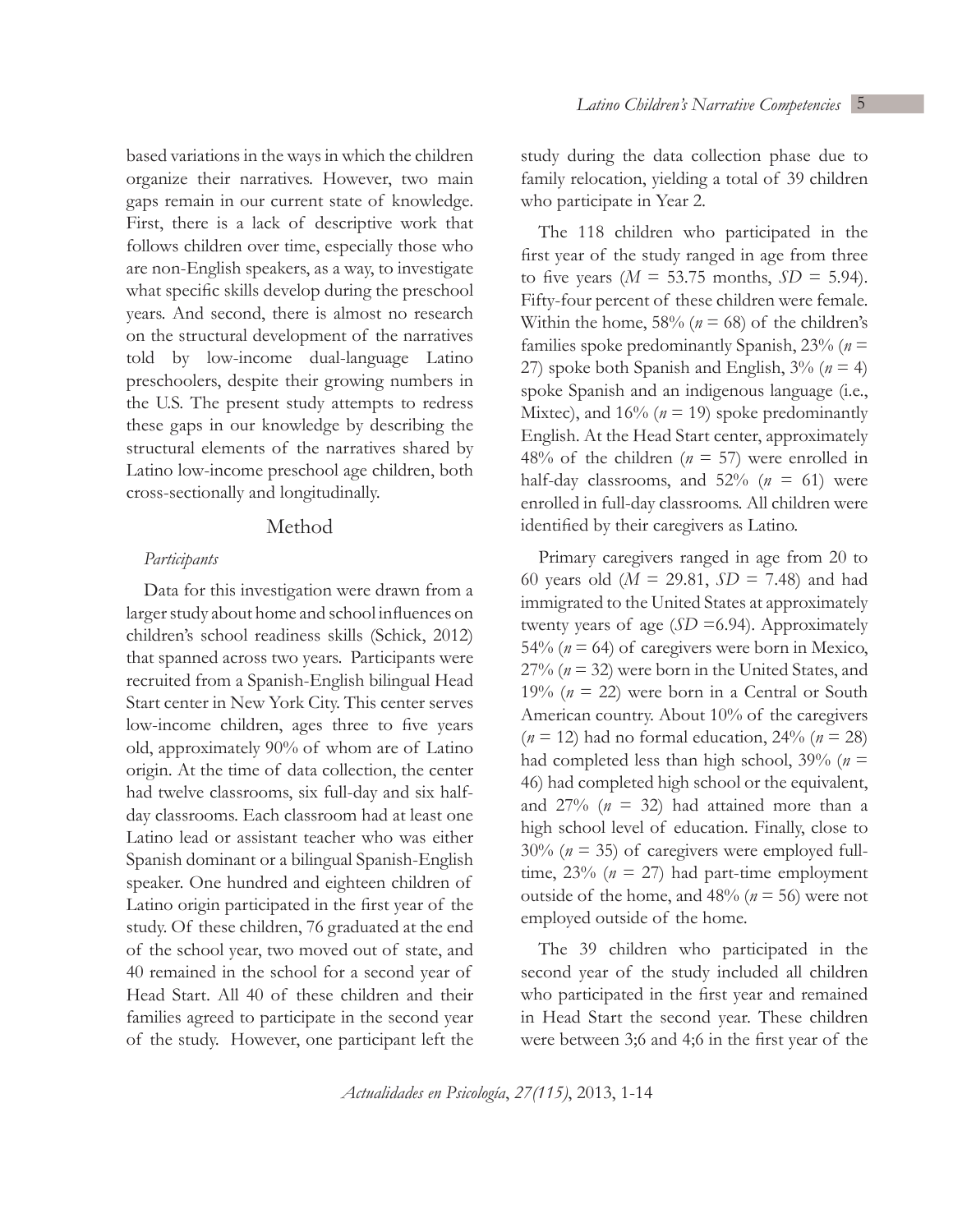study ( $M = 48.90$ ,  $SD = 2.95$ ) and 4;6 and 5;5 in the second year of the study  $(M = 61.21$  months,  $SD = 2.94$ ). Fifty-one percent of these children were female. Within the home,  $46\%$  ( $n = 18$ ) of the families spoke predominantly Spanish, 36%  $(n = 14)$  spoke both Spanish and English, 5% (*n*)  $=$  2) spoke Spanish and Mixtec, and 13% ( $n = 5$ ) spoke predominantly English.

# *Procedure*

Data were collected at the end of the 2009- 2010 school year and again at the end of the 2010-2011 school year. Demographic questionnaires were administered each year to gather information about the target children and their primary caregivers. These questionnaires included items about age, country of origin, years in the United States, level of education, and language spoken in the home.

At the end of each school year, children were asked to share the wordless picture book *A Boy, A Dog, A Frog, and A Friend* (Mayer, 1967) with an investigator who was matched by language. The use of a wordless picture book is a common practice for eliciting narratives from children (see Berman & Slobin, 1994). Children were asked to tell the story depicted in the book; they were encouraged to flip through the book before they began telling the story. The story was elicited in that language, such that the instructions were given in children's dominant language. Children's language dominance was determined using a triangulation of methods: (a) parent report of language dominance, (b) teacher report of dominance, and (c) two subscales of the preLAS to measure receptive and expressive language skills in both Spanish and English (Duncan & De Ávila, 1998). As children narrated, they were allowed to code-switch between languages or to switch completely to the other language, if they so desired. No time limit was given to the book sharing interactions. All interactions were audio-recorded.

## *Transcription and Coding*

All narratives were transcribed at the utterance level using a standardized format, Codes for the Analysis of Human Language (CHAT; MacWhinney, 2000). Native speakers of Spanish and English, as well as Spanish-English bilingual speakers, transcribed all narratives in their respective languages and then verified the transcriptions.

Children's narratives were coded holistically for three skill domains:

1. Conversational Autonomy assessed the child's ability to narrate independently (see Melzi & Schick, 2012; Schick, 2012). Children obtained a score from 1 to 4, with a score of 1 indicating that the child relied on detailed prompting from the investigator to tell the story (i.e., the investigator used more explicit prompts than asking, "What happened next?"), and a score of 4 indicating that the child told the story independently, without any prompting from the investigator other than backchanneling denoting attention and interest (e.g., "yeah," "okay").

2. Story Grammar, or macrostructure, consisted of seven components that pertained to the complexity and coherence of the narrative macrostructure (Gillam & Gillam, 2010). These components included character, setting, initiating event, internal response, plan, action/ attempt, and consequence. Each story grammar element was given a score on a scale of 0 to 3, with 3 indicating the greatest complexity and coherence. The possible range for the total story grammar score was 0-21.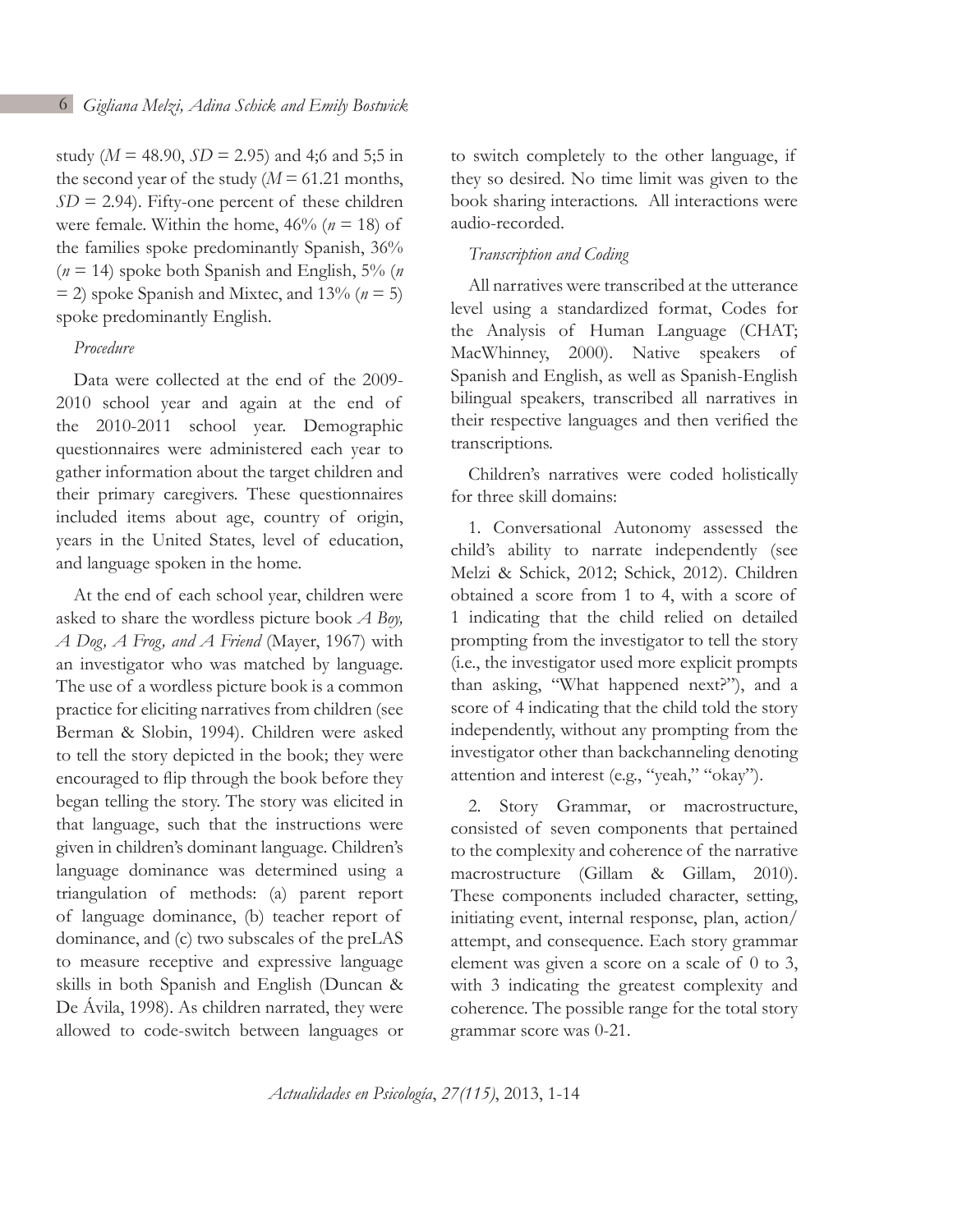3. Literate Language, or microstructure, consisted of five components that pertained to the sophistication of the language used to tell the narrative (Gillam & Gillam, 2010). These components included coordinating conjunctions, subordinating conjunctions, mental/linguistic verbs, adverbs, and elaborated noun phrases. Each literate language element was given a score on a scale of 0 to 3, based on the number of times the element was used, with 3 indicating that the element was used three or more times, or in three or more unique ways in the narrative. The possible range for the literate language total was 0-15.

Intercoder reliability was established between coders on 20% of the transcripts for all narrative domains using percentages of agreement among the coders: conversational autonomy  $(r = .90)$ , story grammar ( $r = .88$ ), and literate language  $(r = .87)$ .

#### Results

Two main sets of analyses were conducted to investigate the developmental changes in the narrative skills of preschool-aged Latino children. For the purpose of these analyses, the sample of the first year ( $n = 118$ ) was divided into two age groups: the 4-year-old group included children who were between the ages of 3;6 and 4;6 ( $n = 63$ ;  $M = 48.97$ ,  $SD = 2.77$ ),

#### Table 1

|  |  |  | Means and Standard Deviations for Narrative Domains |  |
|--|--|--|-----------------------------------------------------|--|
|--|--|--|-----------------------------------------------------|--|

and the 5-year-old group included children who were between the ages of 4;6 and 5;5 (*n* = 55; *M*   $= 59.22$ ,  $SD = 3.23$ ). This first set of analyses was cross-sectional, comparing the two groups of children in Year 1 on the three narrative skill domains (i.e., conversational autonomy, story grammar, and literate language). The second set of analyses was longitudinal, following the same group of children across the two years of Head Start ( $n = 39$ ).

Results of the cross-sectional analyses showed that, as compared to 4-year-olds, 5-yearolds were more autonomous in telling the story,  $t(116) = 3.77, p \le .001$ , told stories that were more complex and coherent,  $t(116) = 5.22$ ,  $p \le$ .001, and used more varied and sophisticated linguistic constructions in their narratives, *t*(116)  $= 3.71, p \leq .001$ . (See Table 1 for means and standard deviations.) Results of the longitudinal analyses confirmed these findings and showed developmental progression in conversational autonomy,  $t(38)=2.99$ ,  $p < .01$ , story grammar  $t(38) = 6.37$ ,  $p < .001$ , and literate language  $t(38) = 6.34, p < .001$ . A final set of analyses compared the two groups of five-year-olds to ensure that there were no differences between the two cohorts. As expected, no differences were found. Taken together, then, these results showed that there were significant developmental changes in children's narrative skills over the

|                         | 4-year-olds Year 1 | 5-year-olds Year 2 | 5-years-old Year 1 |
|-------------------------|--------------------|--------------------|--------------------|
| Narrative Skill         | $(n = 63)$         | $(n = 39)$         | $(n = 55)$         |
|                         | M(SD)              | M(SD)              | M(SD)              |
| Conversational Autonomy | 2.22(.99)          | 2.69(.89)          | 2.85(.80)          |
| Story Grammar           | 7.49(3.71)         | 11.28(2.87)        | 10.75(3.06)        |
| Literate Language       | 5.95(2.69)         | 8.08(2.53)         | 7.65(2.24)         |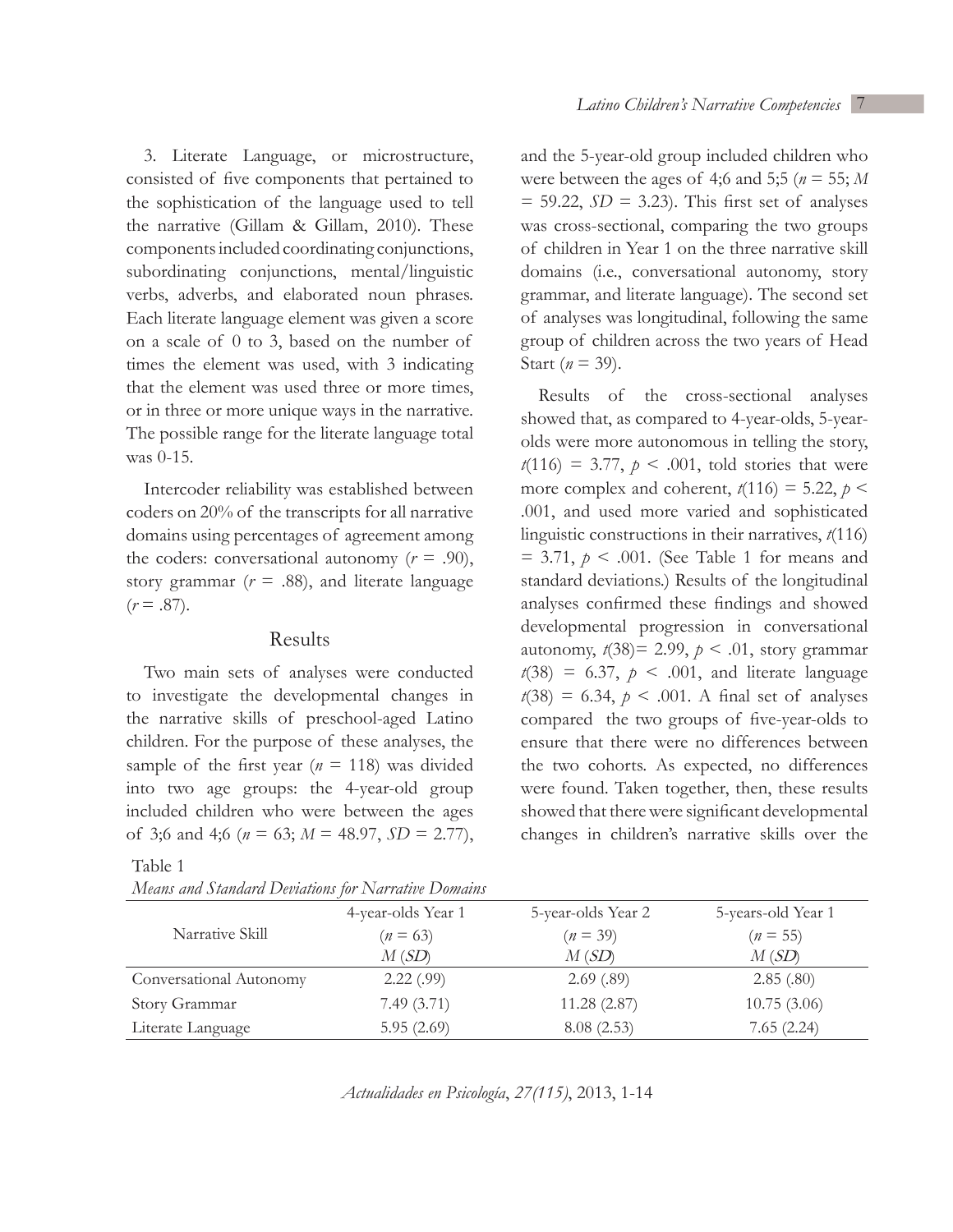preschool years. By age five, children were not only more autonomous than the younger children, but also shared more complex and better organized stories that incorporated more sophisticated language.

Given these findings, post-hoc analyses were then run to identify the specific story grammar and literate language elements that developed between the ages of three and five. Table 2 shows the percentage of children who either did not include a particular element (i.e., obtained a score of 0) or included the element with minimal sophistication (i.e., obtained a score of 1). What seems to be evident based on the results presented in Table 1, is that the narrative

structural components that developed between ages 3;6 to 5;6, then, were the motivating events that triggered and propelled the story: the feelings, thoughts, and desires of the characters; the characters' plans and actions to solve a problem; and an explicit consequence of the problem or a conclusion to the story. These structural components were significantly more complex in the narratives of older children as compared to the narratives of the younger children, both cross-sectionally and longitudinally. The literate language elements that developed across the preschool years were the inclusion of a greater variety of coordinating and subordinating conjunctions, as well as adverbs.

Table 2

| Narrative Skill                | 4-year-olds Year 1<br>$(n = 63)$ | 5-year-olds Year 2<br>$(n = 39)$ | 5-year-olds Year 1<br>$(n = 55)$ |
|--------------------------------|----------------------------------|----------------------------------|----------------------------------|
|                                | (% of $0 - 1$ scores)            | (% of $0-1$ scores)              | (% of $0 - 1$ scores)            |
| Story Grammar                  |                                  |                                  |                                  |
| Character                      | 97%                              | 97%                              | 98%                              |
| Setting                        | 95%                              | 100%                             | 98%                              |
| Plan                           | 79%                              | $62\%$                           | 66%                              |
| Consequence                    | 75%                              | 23%                              | 29%                              |
| <b>Internal Response</b>       | 73%                              | 33%                              | 47%                              |
| <b>Initiating Event</b>        | 51%                              | $8\%$                            | 15%                              |
| Action/Attempt                 | 48%                              | $8\%$                            | $11\%$                           |
| Literate Language              |                                  |                                  |                                  |
| Subordinating Conjunctions     | $92\%$                           | $77\%$                           | 82%                              |
| Mental/Linguistic Verbs        | 76%                              | 80%                              | 76%                              |
| <b>Elaborated Noun Phrases</b> | 71%                              | 54%                              | 60%                              |
| Coordinating Conjunctions      | 65%                              | 33%                              | 46%                              |
| Adverbs                        | 32%                              | $8\%$                            | $11\%$                           |

*Percentage of Children Receiving Low Scores on Individual Story Grammar and Literate Language Elements*

*Note.* Bolded variables represent those skills that do not change across time or age groups and thus do not appear to develop during the preschool years.

No significant differences were found in any of the skills between the two groups of 5-year-olds.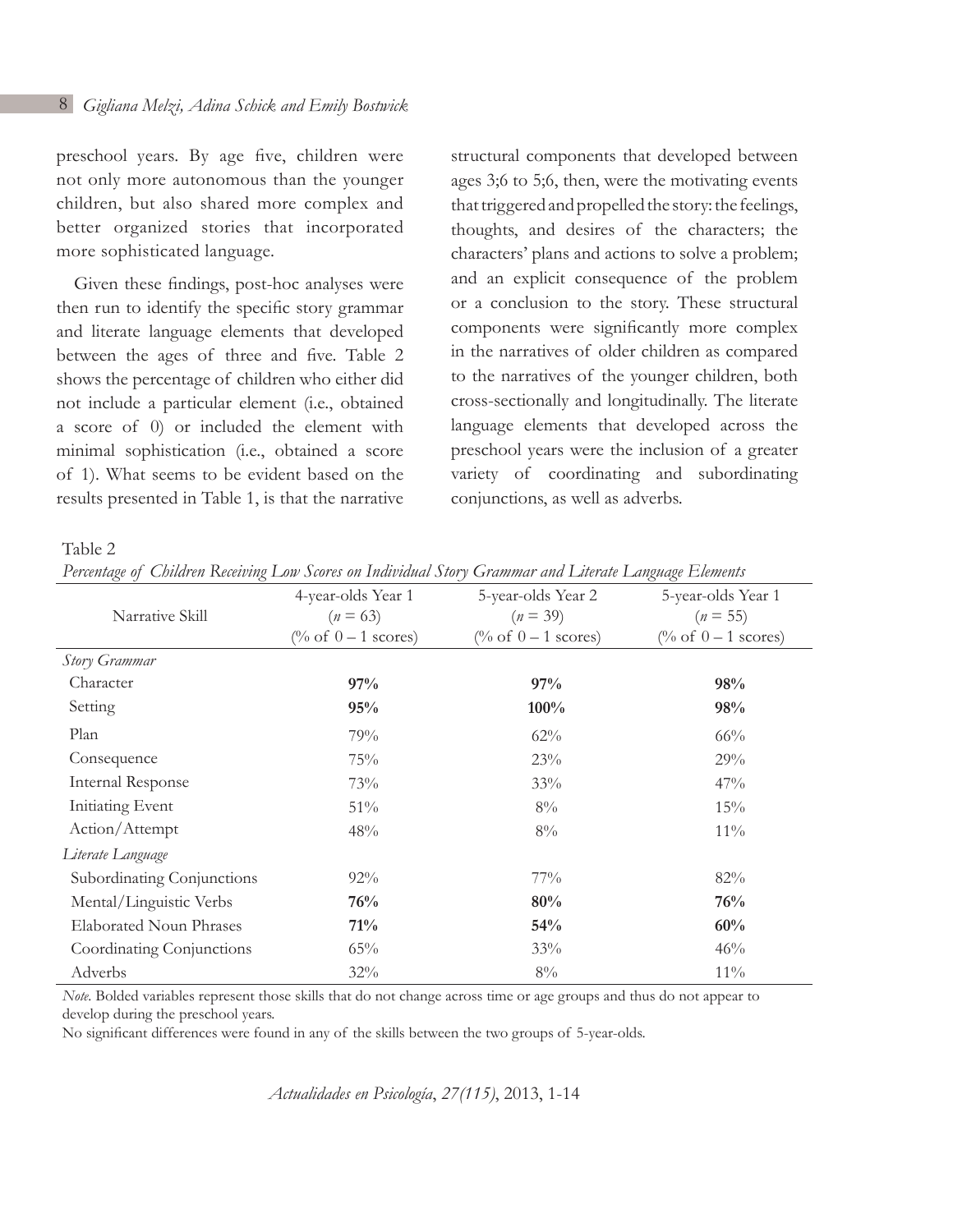The following two stories told by the same child illustrate the developmental changes observed in the children's narrative skills. The first story, told at age 4, received a story grammar score of 4 (from a total of 21), denoting low complexity, as it lacked many of the main story elements and was not coherently connected. For instance, the child used ambiguous pronouns to refer to the characters (e.g., "he" and "she") and never referred to the characters with labels or names. While there was an initiating event in the narrative ("he's fishing"), this event did not elicit subsequent actions from the characters. Thus, while the child included a plan to complete an action ("he's gonna set up") as well as other actions (e.g., "he's setting up," "he take off," "he's digging"), these components have minimal complexity because they are unrelated to the initiating event of the story. Finally, the child made no reference to internal states or feelings of the characters, nor did she include an explicit conclusion to the story. Similarly, the child's use of language was also relatively low in sophistication and complexity, receiving a score of 6 (from a total of 15).

Fishing. He's fishing! He's fishing, both of them fishing. Boat broken.Turtle. He said, "Oh no, I need help." He said, "Help me, help me." She said, "He can't eat my ear." I'm fishing in my ear. He said "Oh, I'm a robot." He flip over the water. He said, "I'm save you." He save him and he slippery. No, he went away. He flip over and pants went down. And pants fell down him. He got boots. See? He got boots. He's take off boots. Ew! That's disgusting. Ew, you disgusting. He take off his dirty shirt off. He's crying. He's fishing. He's gonna set up the carts. He's setting up digs. Dig, dig. He's digging like this. Digging like that. Now he's fishing. Now he's fishing. He went on the beach. The end.

A year later, the same child not only told a longer narrative using more sophisticated language, but her story incorporated more basic elements that were interconnected logically. For example, she used characters with labels (e.g., "the boy" and "the dog") in addition to ambiguous pronouns, and included a complex initiating event ("the boy is fishing") that elicited actions from the characters. She incorporated many plans that were related to the initiating event (e.g., "he was gonna catch the turtle," "I'm gonna hook you"), as well as many actions that were also related (e.g., "the boy got in the water," "the little boy was catching the turtle," "he was trying to eat him," etc.). Finally, she included an internal response ("the doggy was mad at the turtle") and an explicit consequence ("the doggy was friends again"), both related to the initiating event. This narrative received scores of 16 and 11 for story grammar and literate language, respectively.

The boy is fishing. The boy was catching a fish. And then he had a dog. The little boy's catching the fish again. And then the boy got in the water. And then the doggy and the frog fell in the water. Go in the water! The little boy was catching the turtle for the hook to get the jelly. And then the stick was coming. And then he was gonna catch the turtle and eat him. He wanna eat him because he's hungry. Then the doggy was mad at the turtle. And then the little boy said, "Huh." And then the doggy grabbed his own neck, grabbed his own hair. And then he was trying to eat him. And he was trying to get on him, to get on his back. Then the boy carried his dog. And then the turtle was by his foot. And then he was just crying. And then the boy said, "Leave my dog alone. Stop biting his foot. Hey, I'm gonna hook you. I'm gonna hook your behind." And then the boy is sitting down. Riding in the lake. Fishing. He's running because he trying to run in the water so the turtle don't catch him. And then he got the water. And then he fell asleep. After that, the little boy is catching himself a lot of fish. And then he closed it and put a stick in there. And then the dog said, "Woof woof." And then he pet his head. The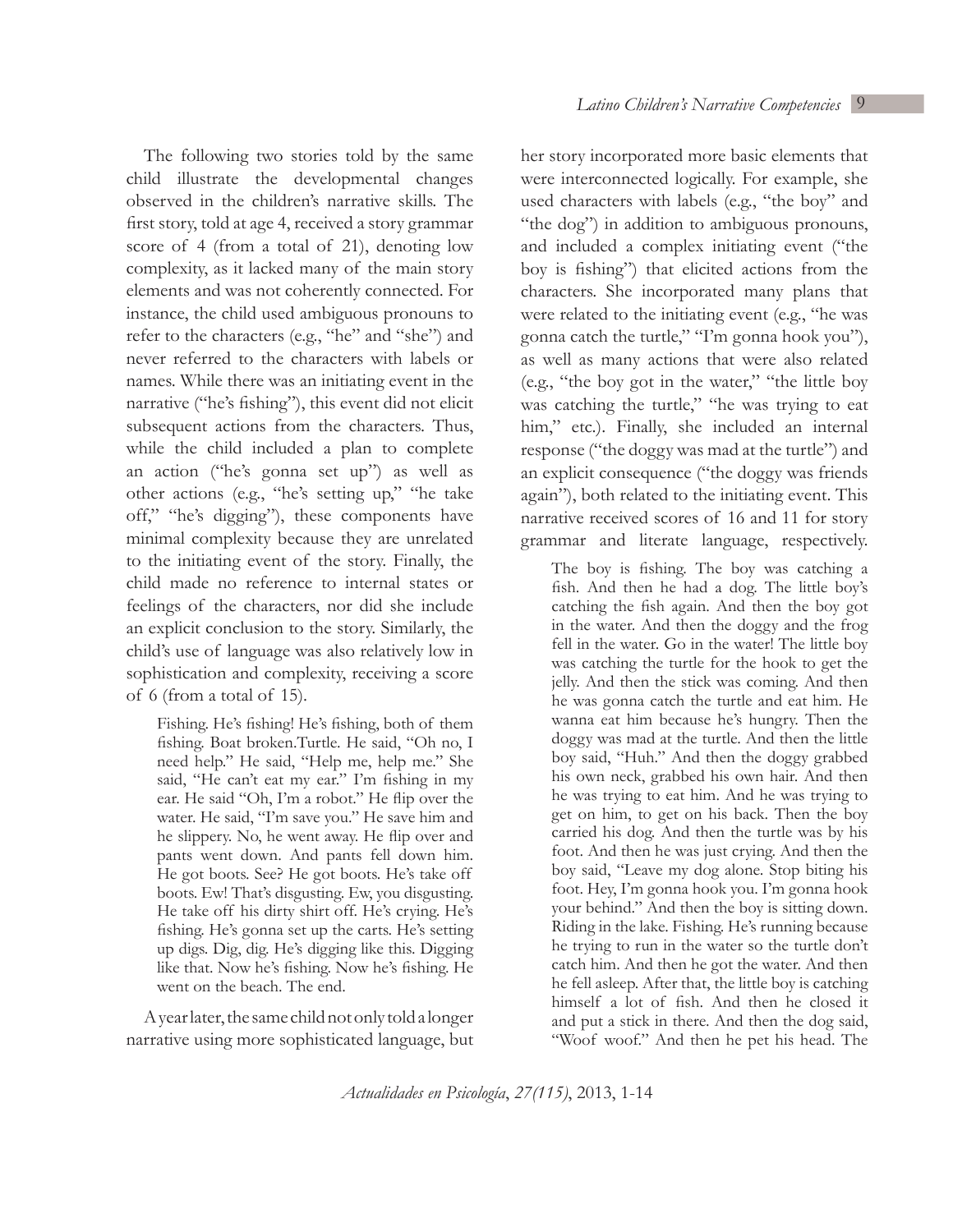little boy pants were falling down. And then he show his shorts. And then the little boy said, "Tap tap tap is still in the water." The little boy touch his head and said, "Oh no, the doggy fell in the water and then turn around." And to the lake. And then he leaked, leaked, leaked down in the water. And the little boy took his shirt off. And then he took off his boot. And then the water fell. The little boy pulled his pants down and show his shorts. And then he rip his thing off his pants and off his shirt. And then his dog washed him. And then the boy on his pants with no shirt on. And then the little boy notices his shirt is back. Then he was catching the turtle. And then he's gonna crack his stick. He's gonna throw it in the water and hit. And then he said, "Leave him alone. He's sleeping. Hey, wake up. I killed a turtle." Then the turtle he was sleeping and carry his turtle home to go to bed. And then he was laying his scooter. And then the turtle was there dead. And he got dead. And then he was shoveling. And then, after that, then he was trying to put a flower there for somebody else. And then he was trying to poke him with that. And put dirt on him. Then he hurt his head. And then he hooked the dog. And then the turtle grabbed the fishing pole. And then, after that, then he's trying to grab the bucket and get the thing. The doggy was friends again. The end.

### Discussion and Conclusions

Overall, our results suggest that the narrative development of low-income Latino children in the United States follows a similar trajectory to that described in past research (e.g., Berman & Slobin, 1994). More specifically, for low-income Latino children in the United States, as is the case for children from across socio-cultural backgrounds, the preschool years appear to be a critical period for the development of narrative structure. Between the ages of 3 and 4, children became increasingly more competent narrators, and by the end of the preschool years (i.e., when children are approximately 5), they were capable of sharing coherent and complete narratives

with only minimal scaffolding or prompting from an adult elicitor.

A closer investigation of the children's narratives highlighted the specific skills that developed during the period between the ages of 3½ and 5½. Generally speaking, children gained skills that were directly aimed at building narrative cohesion. Specifically, at around age 5, the children began to include, systematically and consistently, initiating events that set the stage for the plot to unfold. They then built a comprehensible storyline through interconnected elements such as actions, attempts, and plans that helped to move the events along and ultimately reached a resolution. The development of these skills is most likely a reflection of developmental growth in both cognitive and linguistic domains during this chronological age range. For example, with regards to cognitive development, children's planning skills (e.g., thinking about the sequencing of acts) are undergoing rapid changes, with most marked gains made by age 5 (McColgan & McCormack, 2008). These advanced planning skills might help children to organize the main components of the story in a more integrated manner. Similarly, children's lexicon increases dramatically throughout the early childhood years (Clark, 2009). Because of this growth, children are able to incorporate more varied -and more complex- language, and to express more sophisticated thoughts in their narratives with increasing age.

The ability to link main narrative components was further aided by specific syntactic achievements. Children in our study used more unique types of coordinating conjunctions and subordinating conjunctions over the two years. Our results, thus, corroborate past findings showing that although younger preschoolers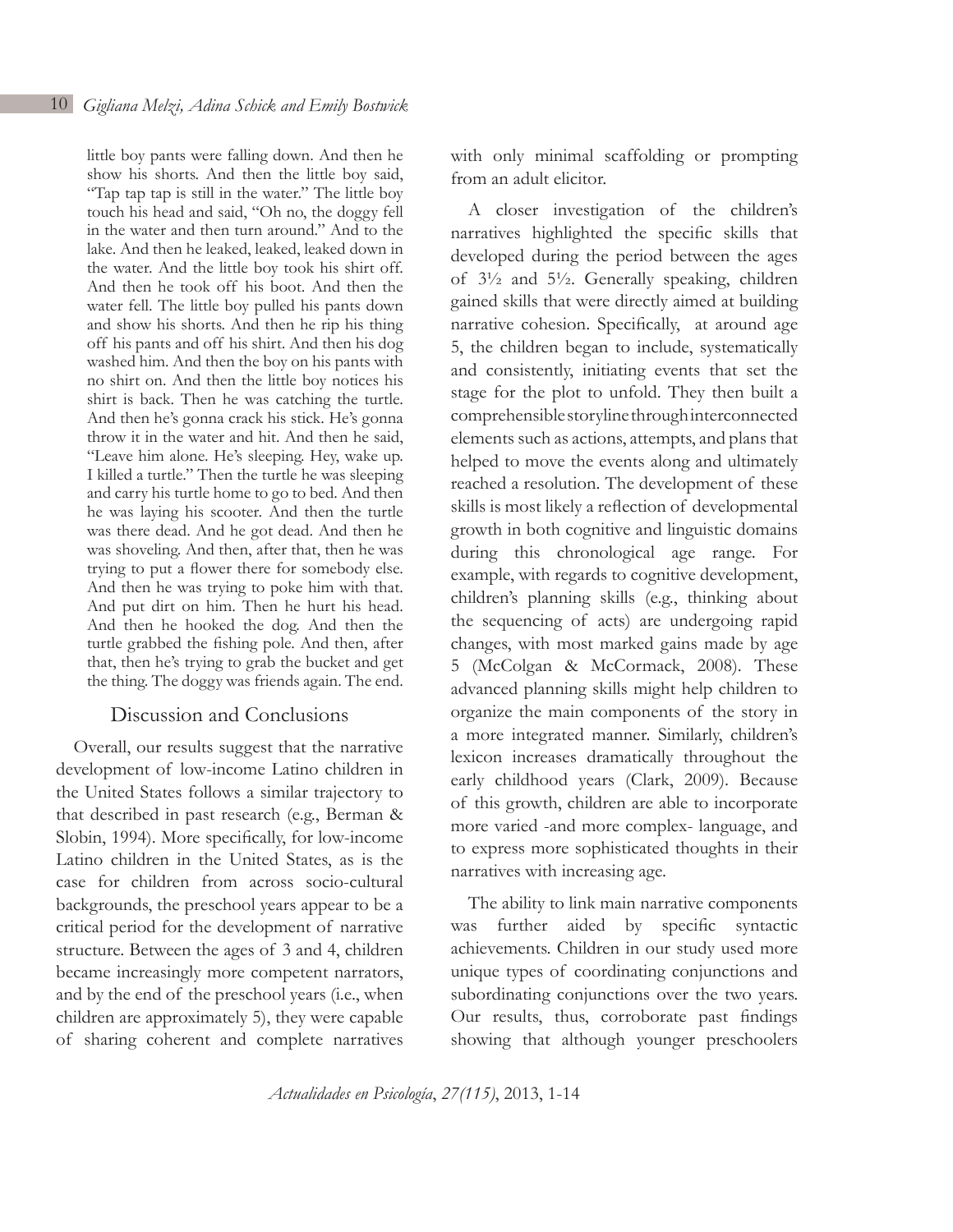predominantly use the connective *and* in their narratives, with increasing age they begin to incorporate different types of coordinating (e.g., *but, or*) and subordinating (e.g., *because, after, if*) conjunctions. In addition, children also included more adverbs that helped to establish temporal links between events as well as augment their descriptions of the story actions. Thus, across the preschool years, low-income Latino children are increasingly able to use the various syntactic and discursive tools necessary to build cohesion in the narratives they share (Berman & Slobin, 1994).

Nevertheless, other macro- and microstructural skills appeared to still be developing by the end of the preschool years. Our results showed, for instance, that even at age 5½, the children did not make mention of specific characters or settings in their stories, and instead relied on pronouns or non-specific descriptors such as "he," "a frog," "there," and "water." This finding does not seem to be unique to low-income Latino children, but rather seems to be reflective of a limitation in preschoolers' narrative skills across socio-linguistic groups (e.g., Álvarez, 2003; Hickmann et al., 1996; Hickmann, 2003). This lack of specific orienting information impacts the narrative coherence, by making it more difficult for an interlocutor to follow the story, and might reflect the limited contextual knowledge common in the preschool years. In other words, preschoolers have limited awareness of the need to tailor their narratives to match the knowledge of the audience, so they often do not include specific orienting information in their narratives (Hudson & Shapiro, 1991). Instead, this is a skill that seems to develop in the early school years (Hickmann et al., 1996; Hickmann, 2003), perhaps, at least in part, as a result of the major changes in theory of mind understanding in the preschool years

and the resulting advances in perspective-taking skills during the school years (Wellman, 2011).

The lack of introduction to key referents such as character and setting is not only reflected in the story's overall organization, but further impacts the microstructure. For example, meaningful and specific descriptions of character and setting are oftentimes represented in richly embellished noun phrases (Álvarez, 2003). Thus, it stands to reason that our findings suggested that the inclusion of elaborated noun phrases is another skill that has not yet by developed at the end of the preschool years. Instead, the low-income Latino children in our study typically included no more than one modifier per noun.

Our results also suggest that mental/ linguistic verbs do not yet appear to be included consistently in the developing narratives of preschoolers. Although research does show that children begin using mental state words such as "think" and "know" early in development (Bartsch & Wellman, 1995), the early uses are often conversational (e.g., "Wanna know something?") or idiomatic (e.g., "I don't know") (Dunn, Brown & Beardsall, 1991). The lack of developmental progression in the incorporation of mental/linguistic verbs might not only reflect vocabulary and social knowledge limitations, but also limitations in their expression of theory of mind. In fact, researchers, argue that the acquisition of mental state language and the development of a theory of mind are intimately linked and interdependent (Olson, 1988). In other words, a developed theory of mind enables children to think about their own and others' speech and actions in terms of mental states. With the development of theory of mind comes children's ability to regard their utterances as expressions of belief, to distinguish their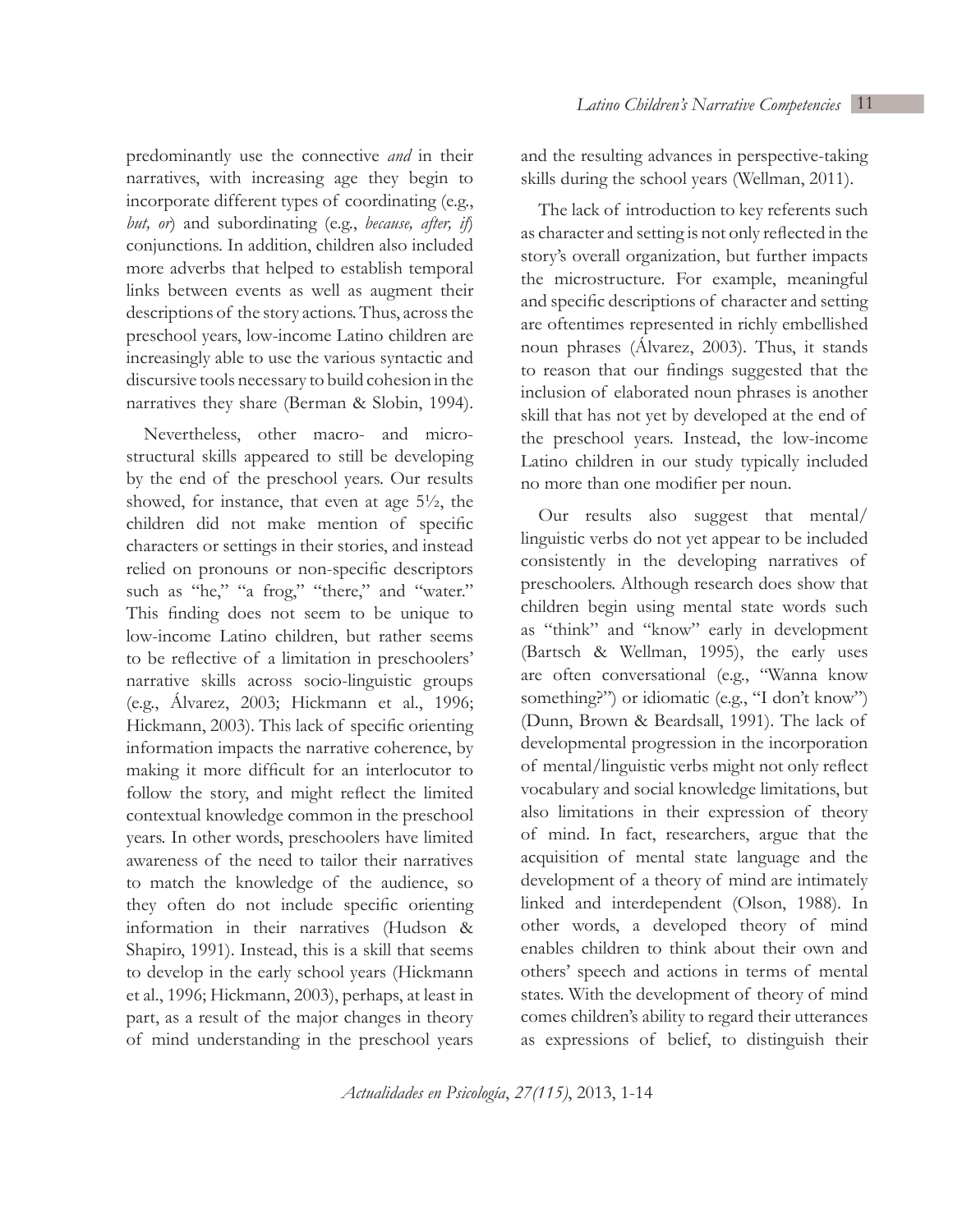beliefs from their utterances, and to distinguish their beliefs and utterances from reality (de Rosnay & Hughes, 2006; Symons et al., 2005). Although theory of mind is already developing in the preschool years, our results suggest that it might be difficult for children to express this newly acquired knowledge.

Taken together, our study showed that, at least in macro- and micro- structural aspects of narratives, low-income Latino children are developing in the same manner as other children, and that the preschool years are indeed critical for gaining the skills necessary to tell cohesive stories independently. Given the lack of descriptive longitudinal studies on narrative development, the present study is, thus, a crucial first step in describing low-income U.S. Latino children's narrative development across the preschool years. However, it is important to note that, in our study, the stories children shared were elicited with the aid of a picture book and, as such, might not be representative about other narrative contexts, such as stories of past experiences. As a result, there is a need for additional research to investigate this topic across various narrative contexts. Moreover, in our study children were not restricted to use one language, but were allowed to code-switch between languages, which might have boosted their narrative skills. Nevertheless, there is a real need to investigate the narrative skills of multilingual children across languages, especially as we know that different language structures offer different structural possibilities.

### References

Álvarez, E. (2003). Character introduction in two languages: Its development in the stories of a Spanish-English bilingual child age 6;11-10;11. *Bilingualism: Language and Cognition, 6*(3), 227-243.

- Bartsch, K., & Wellman, H. M. (1995). *Children talk about the mind.* New York: Oxford University Press.
- Berman, R. A., & Slobin, D. I. (1994). *Relating events in narrative: A crosslinguistic developmental study.*  Hillsdale, NJ: Erlbaum.
- Bruner, J. (1986). *Actual minds, possible worlds.*  Cambridge, MA: Harvard University Press.
- Caspe, M. (2009). Low-income Latino mothers' booksharing styles and children's emergent literacy development. *Early Childhood Research Quarterly, 24*, 306-324.
- Champion, T. B. (1998). "Tell me somethin' good": A description of narrative structures among African American children. L*inguistics and Education, 9*, 251-286.
- Charman, T., & Shmueli-Goetz, Y. (1998). The relationship between theory of mind, language ability and narrative discourse: An experimental study. *Cahiers de Psychologie Cognitive/Current Psychology of Cognition, 17*, 245-271.
- Clark, E. (2009). *First language acquisition.* Cambridge: Cambridge University Press.
- deRosnay, M. & Hughes, C. (2006). Conversation and theory of mind: Do children talk their way to socio-cognitive understanding? *The British Journal of Developmental Psychology, 24*, 7-37.
- Dickinson, D. K., & Smith, M. W. (1994). Long-term effects of preschool teachers' book readings on low-income children's vocabulary and story comprehension. *Reading Research Quarterly, 29*(2), 104–122.
- Duncan, S. E., & De Avila, E. A. (1998). *PreLAS 2000*. Monterey, CA: CTB/McGraw-Hill.
- Dunn, J., Brown, J., & Beardsall, L. (1991). Family talk about feeling states and children's later understanding of others' emotions. *Developmental Psychology, 27*(3), 448-455.
- Fiestas, C. E., & Peña, E. D. (2004). Narrative discourse in bilingual children: Language and task effects. *Language, Speech & Hearing Services in Schools, 35*, 155-168.
- Fivush, R. (1993). Emotional content of parent-child conversations about the past. In C. A. Nelson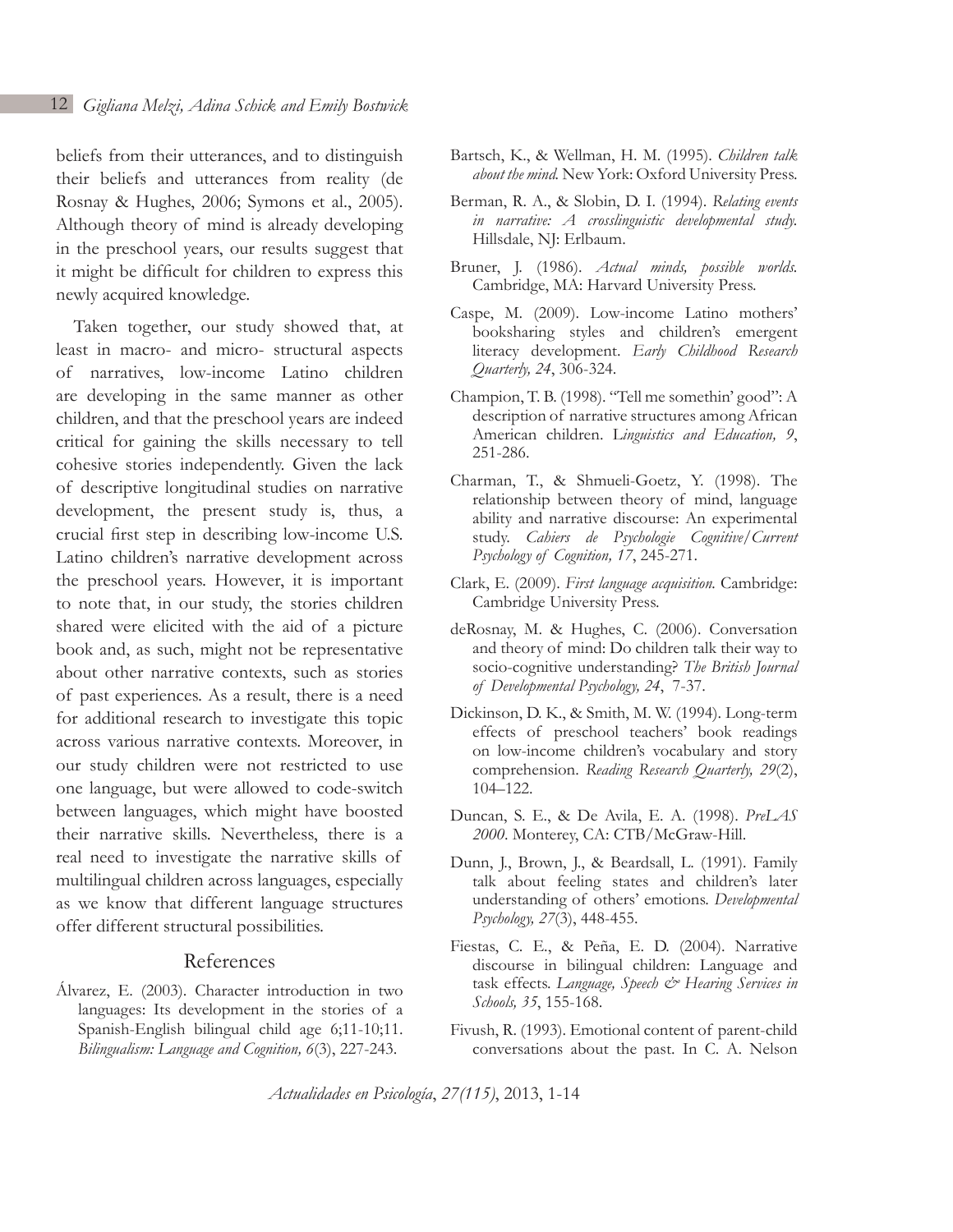(Ed.), *The Minnesota Symposium on Child Psychology: Vol. 26. Memory and affect in development* (pp. 39-77). Hillsdale, NJ: Erlbaum.

- Fivush, R., & Nelson, K. (2006). Parent-child reminiscing locates the self in the past. *British Journal of Developmental Psychology, 24*(1), 235-251.
- Gillam, R., & Gillam, S. (2010). *Tracking Narrative Language Progress*. Unpublished instrument. Retrieved from https://comd.usu.edu/htm/ research/child-language-research-group/
- Gutiérrez-Clellen, V. F. (2002). Narratives in two languages: Assessing performance of bilingual children. *Linguistics in Education, 13*(2), 175-197.
- Han, J. J., Leichtman, M. D., & Wang, Q. (1998). Autobiographical memory in Korean, Chinese, and American children. *Developmental Psychology, 34*, 701-713.
- Hickmann, M., Hendriks, H., Roland, F., & Liang, J. (1996). The marking of new information in children's narratives: A comparison of English, French, German and Mandarin Chinese. *Journal of Child Language, 23*, 591-619.
- Hickmann, M. (2003). *Children's discourse: Person, space and time across languages.* New York: Cambridge University Press.
- Hudson, J. A., & Shapiro, L. R. (1991). From knowing to telling: The development of children's scripts, stories, and personal narratives. In A. McCabe & C. Peterson (Eds.), *Developing narrative structure* (pp. 89-136). Hillsdale, NJ: Erlbaum.
- Jack, F., MacDonald, S., Reese, E., & Hayne, H. (2009). Maternal reminiscing style during early childhood predicts the age of adolescents' earliest memories. *Child Development, 80*, 496-505.
- Labov, W. (1972). *Language in the inner city.* Philadelphia: University of Pennsylvania Press.
- Labov, W., & Waletzky, J. (1967). Narrative analysis. In J. Helm (Ed.), *Essays on the verbal and visual arts* (pp. 12-44). Seattle: University of Washington Press.
- MacWhinney, B. (2000). *The CHILDES project: Tools for analyzing talk, vol 1: Transcription format and*

*programs (3rd ed.)*. Mahwah, NJ: Lawrence Erlbaum Associates Publishers.

- Mandler, J. M., Scribner, S., Cole, M., & DeForest, M. (1980). *Cross-cultural invariance in story recall.Child Development, 51*(1), 19-26.
- Mayer, M. (1967). *A boy, a dog, a frog, and a friend.* New York: Penguin Books.
- McCabe, A. (1995). *Chameleon readers: Teaching children to appreciate all kinds of good stories.* McGraw-Hill: New York.
- McCabe, A., & Bliss, L. S. (2003). *Patterns of narrative discourse: A multicultural, life span approach.* Boston: Allyn& Bacon.
- McCabe, A., & Bliss, L. S. (2005). Narratives from Spanish-speaking children with impaired and typical language development. *Imagination, Cognition and Personality, 24*(4), 331-346.
- McColgan, K. L., & McCormack, T. (2008). Searching and planning: Young children's reasoning about past and future event sequences. *Child Development, 79*(5), 1477-1497.
- Melzi, G. & Schick, A. (2012, October). *Latino children's competencies over the preschool years.*Culture, Language and Development Symposium. Osnabrück, Germany.
- Melzi, G., Schick, A., & Kennedy, J. (2011). Narrative participation and elaboration: Two dimensions of maternal elicitation style. *Child Development, 82*(4), 1282-1296.
- Michaels, S. (1991). The dismantling of narrative. In A. McCabe & C. Peterson (Eds.), *Developing narrative structure* (pp. 303-351). Hillsdale, NJ: Erlbaum.
- Minami, M. (2008).Telling good stories in different languages: Bilingual children's styles of story construction and their linguistic and educational implications. *Narrative Inquiry, 18*(1), 83-110.
- Minami, M., & McCabe, A. (1995). Rice balls and bear hunts: Japanese and North American family narrative patterns. *Journal of Child Language, 22*, 423-445.